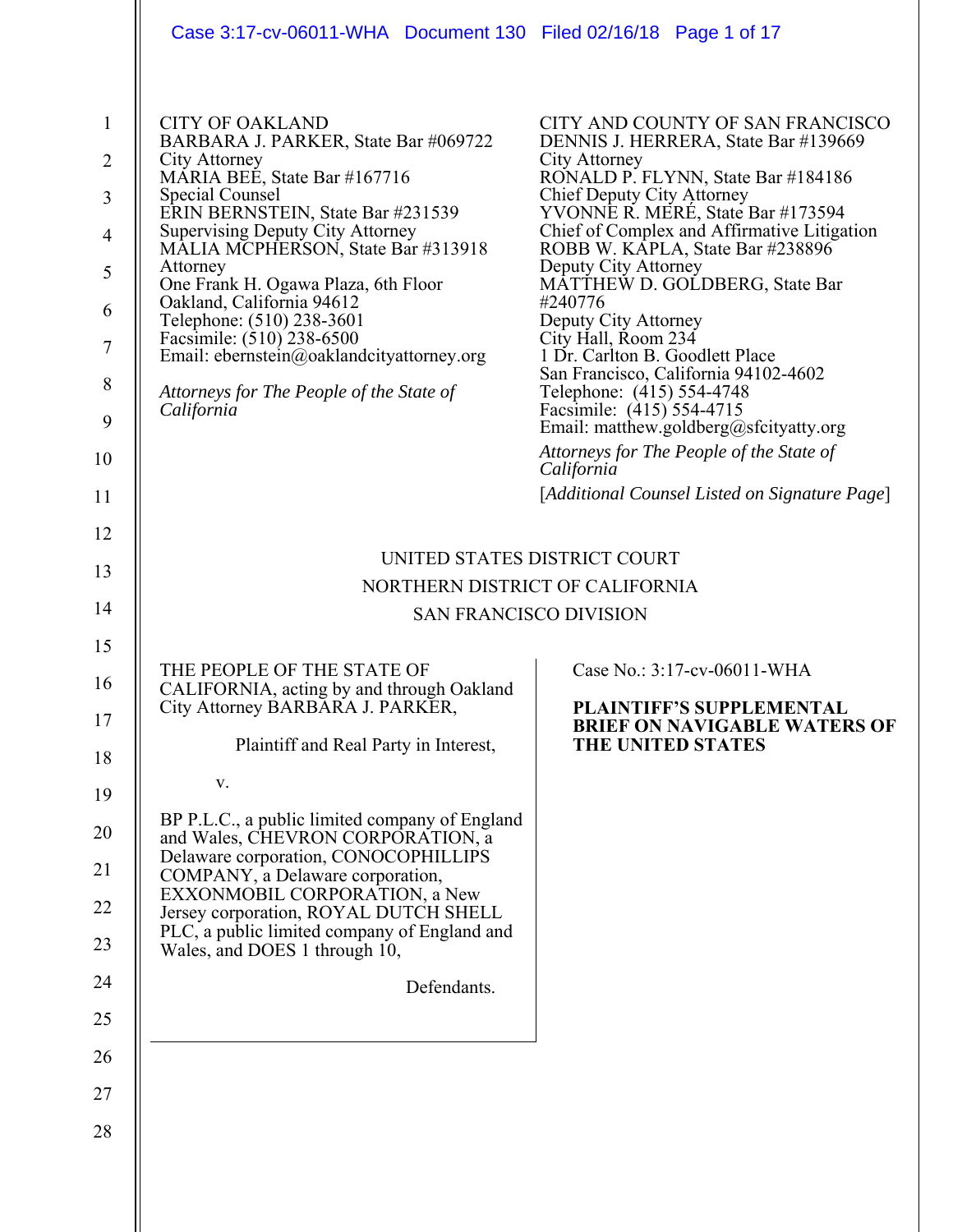|                                | Case 3:17-cv-06011-WHA  Document 130  Filed 02/16/18  Page 2 of 17                                                    |                                                          |
|--------------------------------|-----------------------------------------------------------------------------------------------------------------------|----------------------------------------------------------|
| $\mathbf{1}$<br>$\overline{2}$ | THE PEOPLE OF THE STATE OF<br>CALIFORNIA, acting by and through the San<br>Francisco City Attorney DENNIS J. HERRERA, | Case No.: 3:17-cv-06012-WHA<br>PLAINTIFF'S SUPPLEMENTAL  |
| 3                              | Plaintiff and Real Party in Interest,                                                                                 | <b>BRIEF ON NAVIGABLE WATERS OF</b><br>THE UNITED STATES |
| $\overline{4}$                 | V.                                                                                                                    |                                                          |
| 5                              | BP P.L.C., a public limited company of England<br>and Wales, CHEVRON CORPORATION, a                                   |                                                          |
| 6                              | Delaware corporation, CONOCOPHILLIPS<br>COMPANY, a Delaware corporation, EXXON                                        |                                                          |
| $\tau$                         | MOBIL CORPORATION, a New Jersey<br>corporation, ROYAL DUTCH SHELL PLC, a                                              |                                                          |
| $8\,$                          | public limited company of England and Wales,<br>and DOES 1 through 10,                                                |                                                          |
| 9                              | Defendants.                                                                                                           |                                                          |
| 10                             |                                                                                                                       |                                                          |
| 11                             |                                                                                                                       |                                                          |
| 12                             |                                                                                                                       |                                                          |
| 13                             |                                                                                                                       |                                                          |
| 14                             |                                                                                                                       |                                                          |
| 15                             |                                                                                                                       |                                                          |
| 16                             |                                                                                                                       |                                                          |
| $17\,$                         |                                                                                                                       |                                                          |
| $18\,$                         |                                                                                                                       |                                                          |
| 19                             |                                                                                                                       |                                                          |
| $20\,$                         |                                                                                                                       |                                                          |
| 21                             |                                                                                                                       |                                                          |
| $22\,$                         |                                                                                                                       |                                                          |
| 23                             |                                                                                                                       |                                                          |
| 24                             |                                                                                                                       |                                                          |
| $25\,$                         |                                                                                                                       |                                                          |
| $26\,$                         |                                                                                                                       |                                                          |
| $27\,$                         |                                                                                                                       |                                                          |
| $28\,$                         |                                                                                                                       |                                                          |
|                                |                                                                                                                       |                                                          |
|                                |                                                                                                                       |                                                          |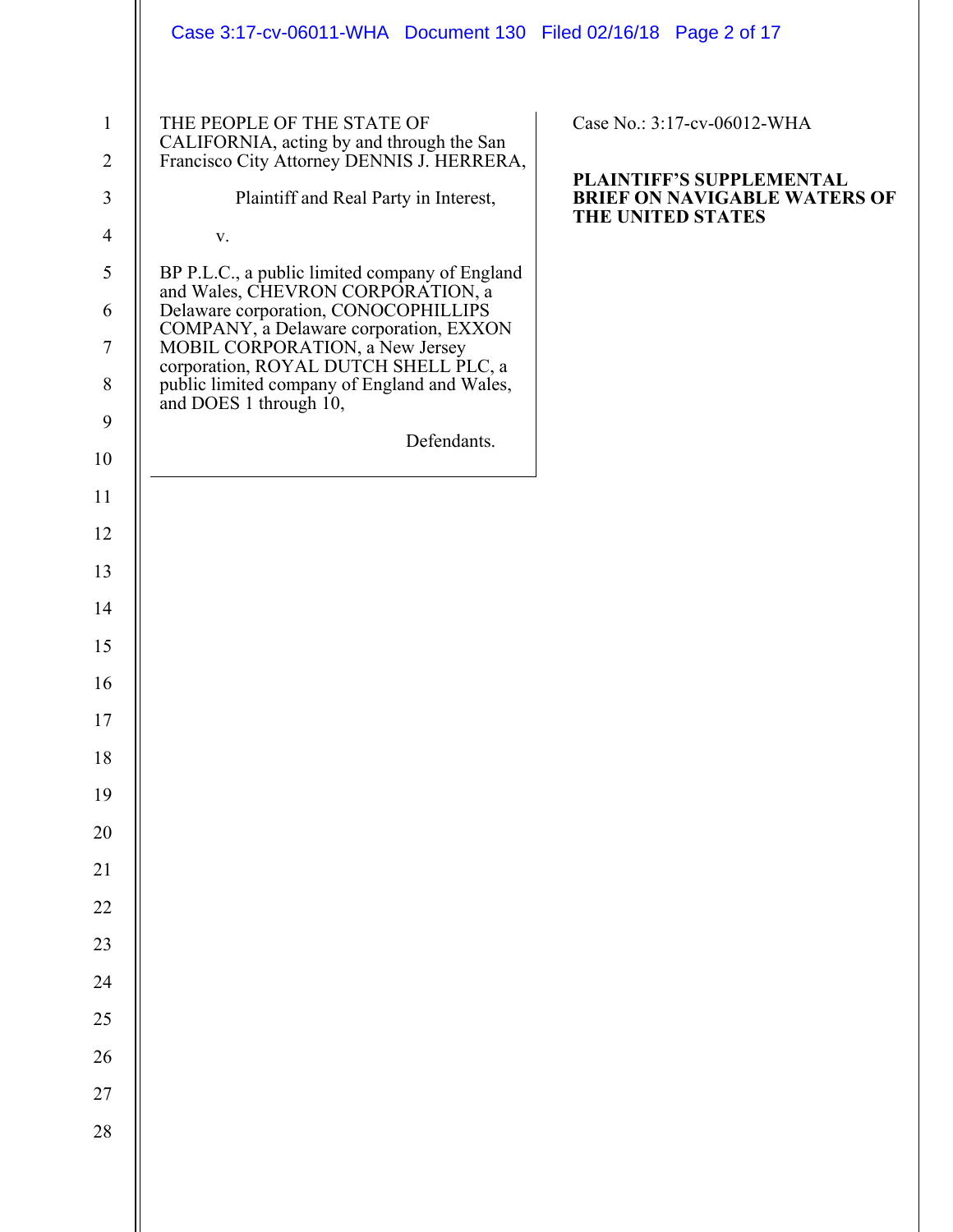|      | <b>TABLE OF CONTENTS</b>                                           | Page |
|------|--------------------------------------------------------------------|------|
|      |                                                                    |      |
|      |                                                                    |      |
| I.   |                                                                    |      |
|      | A. No Tort or Harm Has Taken Place on Navigable Water, and No      |      |
|      | B. The Claims Bear No Substantial Relationship to Traditional      |      |
| Π.   |                                                                    |      |
|      | A. Exclusive Federal Jurisdiction Is Limited to Admiralty Cases In |      |
|      | B. There Is No Right to Remove In Personam Admiralty Cases,        |      |
| III. | Defendants Waived Admiralty Jurisdiction as a Basis for Removal    |      |
|      |                                                                    |      |
|      |                                                                    |      |
|      |                                                                    |      |
|      |                                                                    |      |
|      |                                                                    |      |
|      |                                                                    |      |
|      |                                                                    |      |
|      |                                                                    |      |
|      |                                                                    |      |
|      |                                                                    |      |
|      |                                                                    |      |
|      |                                                                    |      |
|      |                                                                    |      |
|      |                                                                    |      |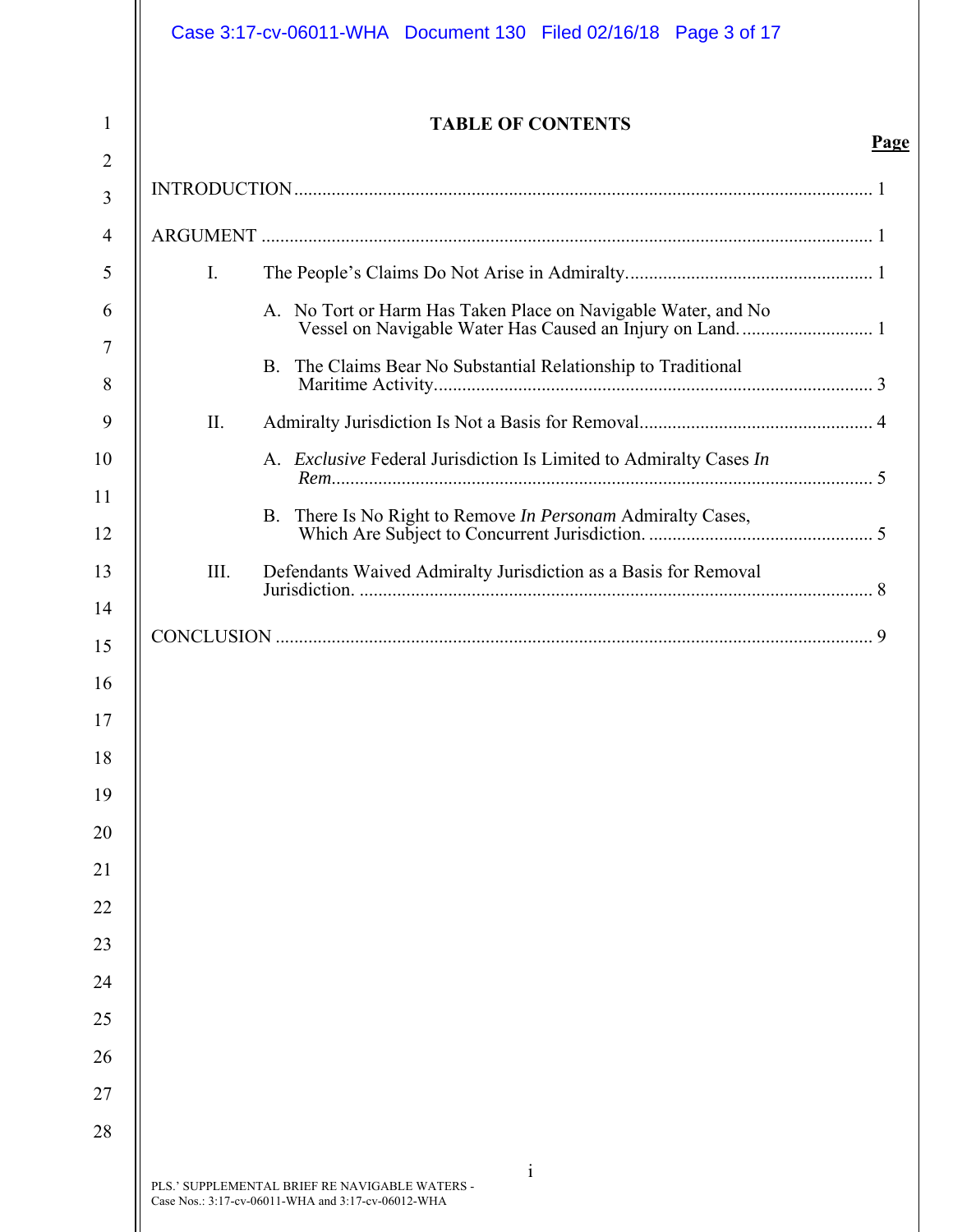|                | Case 3:17-cv-06011-WHA Document 130 Filed 02/16/18 Page 4 of 17                                                         |
|----------------|-------------------------------------------------------------------------------------------------------------------------|
| $\mathbf{1}$   | <b>TABLE OF AUTHORITIES</b>                                                                                             |
| $\overline{2}$ | Page(s)                                                                                                                 |
| 3              | Cases                                                                                                                   |
| $\overline{4}$ | Ali v. Rogers,                                                                                                          |
| 5              |                                                                                                                         |
| 6              | Am. Dredging Co. v. Miller,                                                                                             |
| $\tau$         |                                                                                                                         |
| 8              | ARCO Envtl. Remediation, L.L.C. v. Dep't of Health & Envtl. Quality of Montana,                                         |
| 9              | Bartman v. Burrece,                                                                                                     |
| 10             |                                                                                                                         |
| 11             | Brown v. Porter,                                                                                                        |
| 12             | Carr v. Nat'l Ass'n of Forensic Counselors, Inc.,                                                                       |
| 13             |                                                                                                                         |
| 14             | Coronel v. AK Victory,                                                                                                  |
| 15             |                                                                                                                         |
| 16             | Exec. Jet Aviation v. City of Cleveland,<br>3                                                                           |
| 17             | Ferguson v. Horizon Lines, LLC,                                                                                         |
| 18             |                                                                                                                         |
| 19             | Forde v. Hornblower New York, LLC,                                                                                      |
| 20             |                                                                                                                         |
| 21             | Ghotra by Ghotra v. Bandila Shipping, Inc.,                                                                             |
| 22             | Glazer v. Honeywell Int'l Inc.,                                                                                         |
| 23             |                                                                                                                         |
| 24             | GlobalSantaFe Drilling Co. v. Ins. Co. of State of Pa.,                                                                 |
| 25             |                                                                                                                         |
| 26             | Hufnagel v. Omega Serv. Indus., Inc.,                                                                                   |
| 27             | Jerome B. Grubart, Inc. v. Great Lakes Dredge & Dock Co.,                                                               |
| 28             |                                                                                                                         |
|                | $\ddot{\rm ii}$<br>PLS.' SUPPLEMENTAL BRIEF RE NAVIGABLE WATERS -<br>Case Nos.: 3:17-cv-06011-WHA and 3:17-cv-06012-WHA |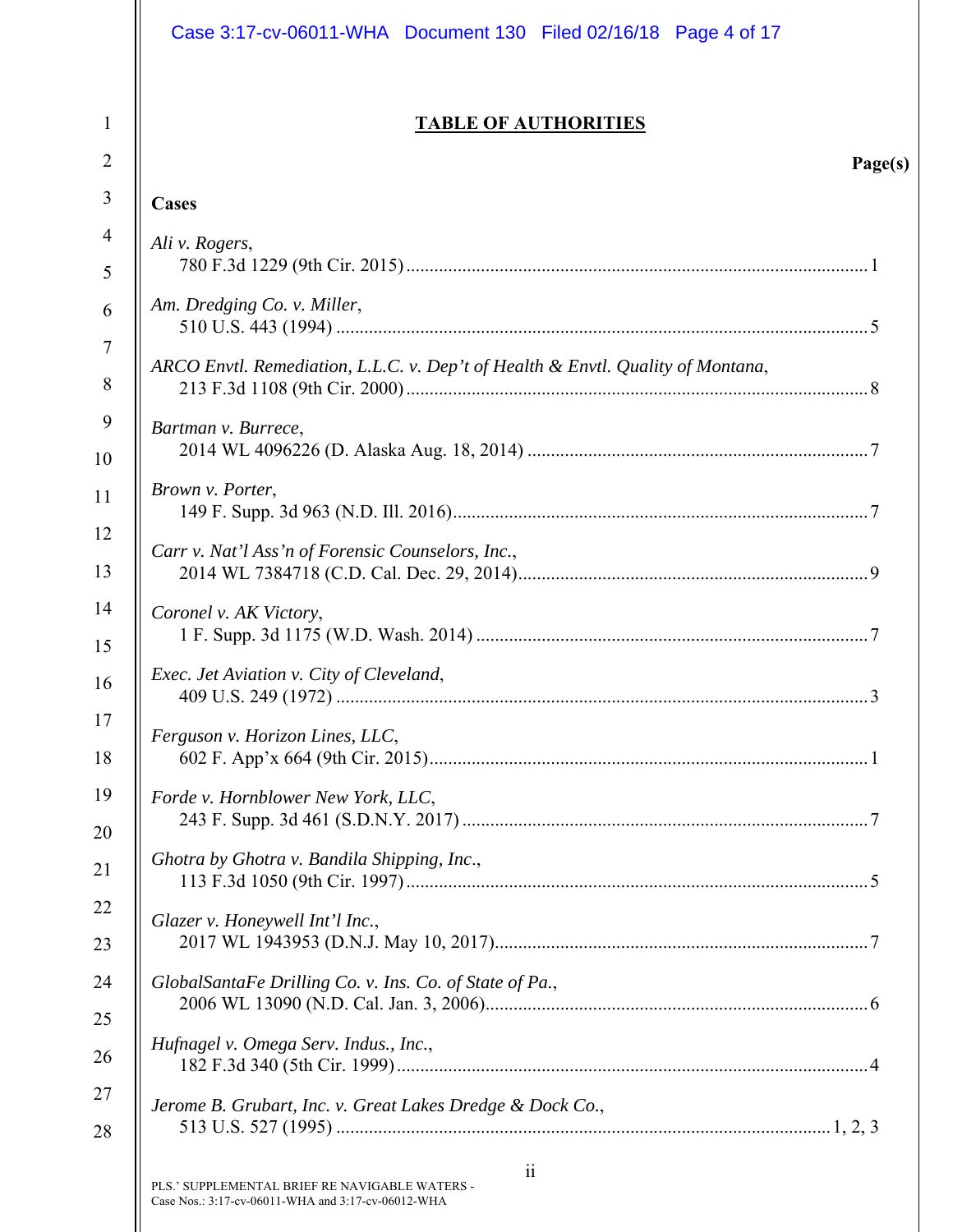|                | Case 3:17-cv-06011-WHA Document 130 Filed 02/16/18 Page 5 of 17                                             |  |
|----------------|-------------------------------------------------------------------------------------------------------------|--|
| $\mathbf{1}$   | In re Katrina Canal Breaches Litig.,                                                                        |  |
| $\overline{2}$ |                                                                                                             |  |
| 3              | Langlois v. Kirby Inland Marine, LP,                                                                        |  |
| $\overline{4}$ | Little v. RMC Pac. Materials, Inc.,                                                                         |  |
| 5              |                                                                                                             |  |
| 6              | Lu Junhong v. Boeing Co.,                                                                                   |  |
| $\overline{7}$ |                                                                                                             |  |
| 8              | Madruga v. Superior Court of State of Cal. in & for San Diego Cnty.,                                        |  |
| 9              | Marsoobian v. Transamerica Life Ins. Co.,                                                                   |  |
| 10             |                                                                                                             |  |
| 11             | Moreno v. Ross Island Sand & Gravel Co.,                                                                    |  |
| 12             | Morris v. Princess Cruises, Inc.,                                                                           |  |
| 13             |                                                                                                             |  |
| 14             | Myhran v. Johns-Manville Corp.,                                                                             |  |
| 15             |                                                                                                             |  |
| 16             | Nevada v. Bank of Am. Corp.,<br>.8                                                                          |  |
| 17             | O'Halloran v. Univ. of Washington,                                                                          |  |
| 18             |                                                                                                             |  |
| 19             | People v. Conagra Grocery Prod. Co.,                                                                        |  |
| 20             |                                                                                                             |  |
| 21             | Rader v. Sun Life Assur. Co. of Canada,                                                                     |  |
| 22             | Rodrigue v. Aetna Cas. & Sur. Co.,                                                                          |  |
| 23             |                                                                                                             |  |
| 24             | Romero v. Int'l Terminal Operating Co.,                                                                     |  |
| 25             |                                                                                                             |  |
| 26             | Ryan v. Hercules Offshore,                                                                                  |  |
| 27             | Sanders v. Cambrian Consultants,                                                                            |  |
| 28             |                                                                                                             |  |
|                | 111<br>PLS.' SUPPLEMENTAL BRIEF RE NAVIGABLE WATERS -<br>Case Nos.: 3:17-cv-06011-WHA and 3:17-cv-06012-WHA |  |

Case Nos.: 3:17-cv-06011-WHA and 3:17-cv-06012-WHA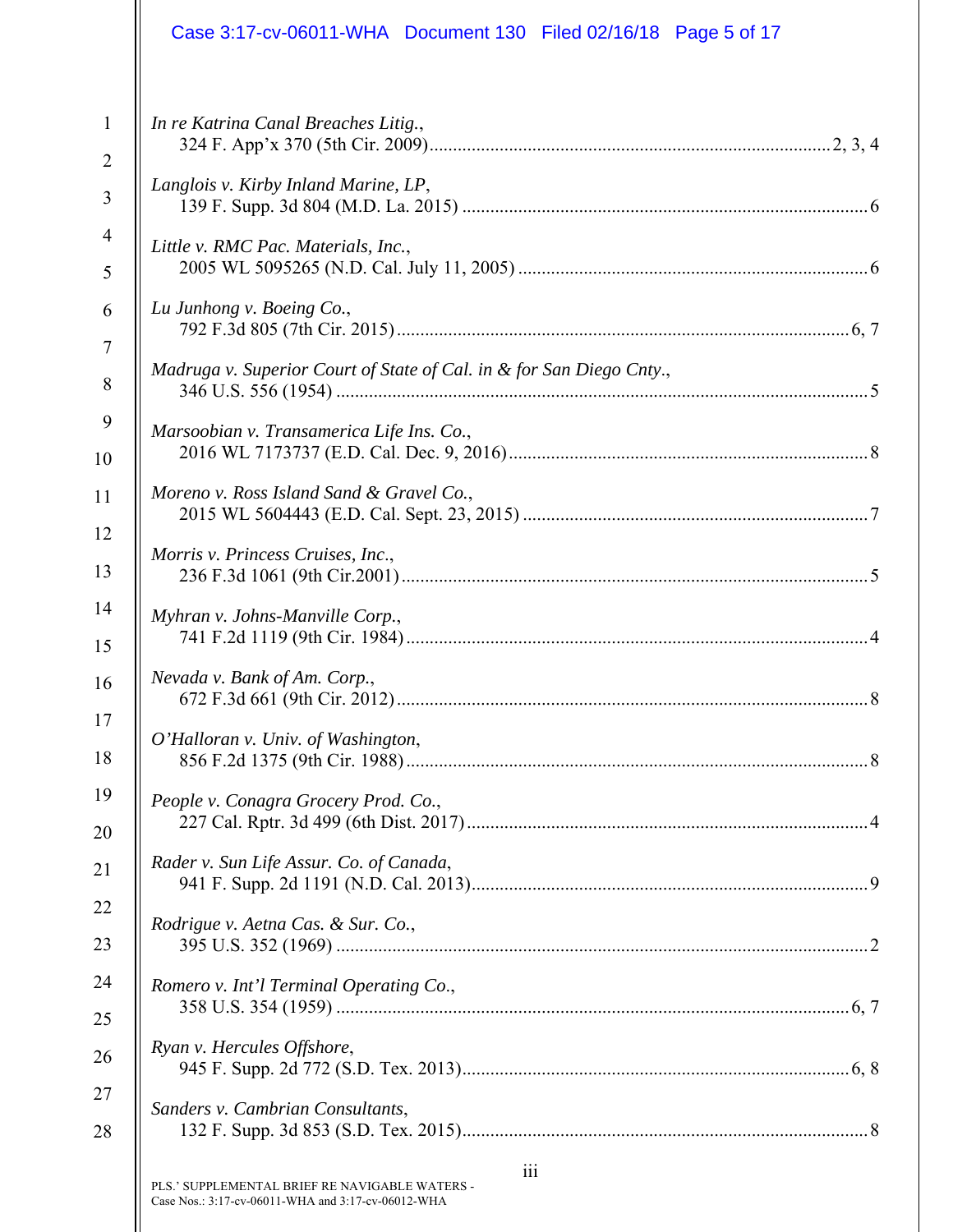| Case 3:17-cv-06011-WHA Document 130 Filed 02/16/18 Page 6 of 17                                            |  |
|------------------------------------------------------------------------------------------------------------|--|
| $\mathbf{1}$<br>Smith v. Mylan, Inc.,<br>$\overline{2}$                                                    |  |
| Sonoma Falls Developers, LLC v. Nevada Gold & Casinos, Inc.,                                               |  |
| Stark v. Markel Am. Ins. Co.,                                                                              |  |
| SWC Inc. v. Elite Promo Inc.,                                                                              |  |
| Tobar v. United States,                                                                                    |  |
| Triton Container Int'l v. Institute of London Underwriters,                                                |  |
| Victory Carriers, Inc. v. Law,                                                                             |  |
| Wehr v. Pheley,                                                                                            |  |
| <b>Statutes</b>                                                                                            |  |
|                                                                                                            |  |
| 28 U.S.C. § 1441                                                                                           |  |
|                                                                                                            |  |
|                                                                                                            |  |
|                                                                                                            |  |
| <b>Other Authorities</b>                                                                                   |  |
|                                                                                                            |  |
|                                                                                                            |  |
|                                                                                                            |  |
|                                                                                                            |  |
|                                                                                                            |  |
| iv<br>PLS.' SUPPLEMENTAL BRIEF RE NAVIGABLE WATERS -<br>Case Nos.: 3:17-cv-06011-WHA and 3:17-cv-06012-WHA |  |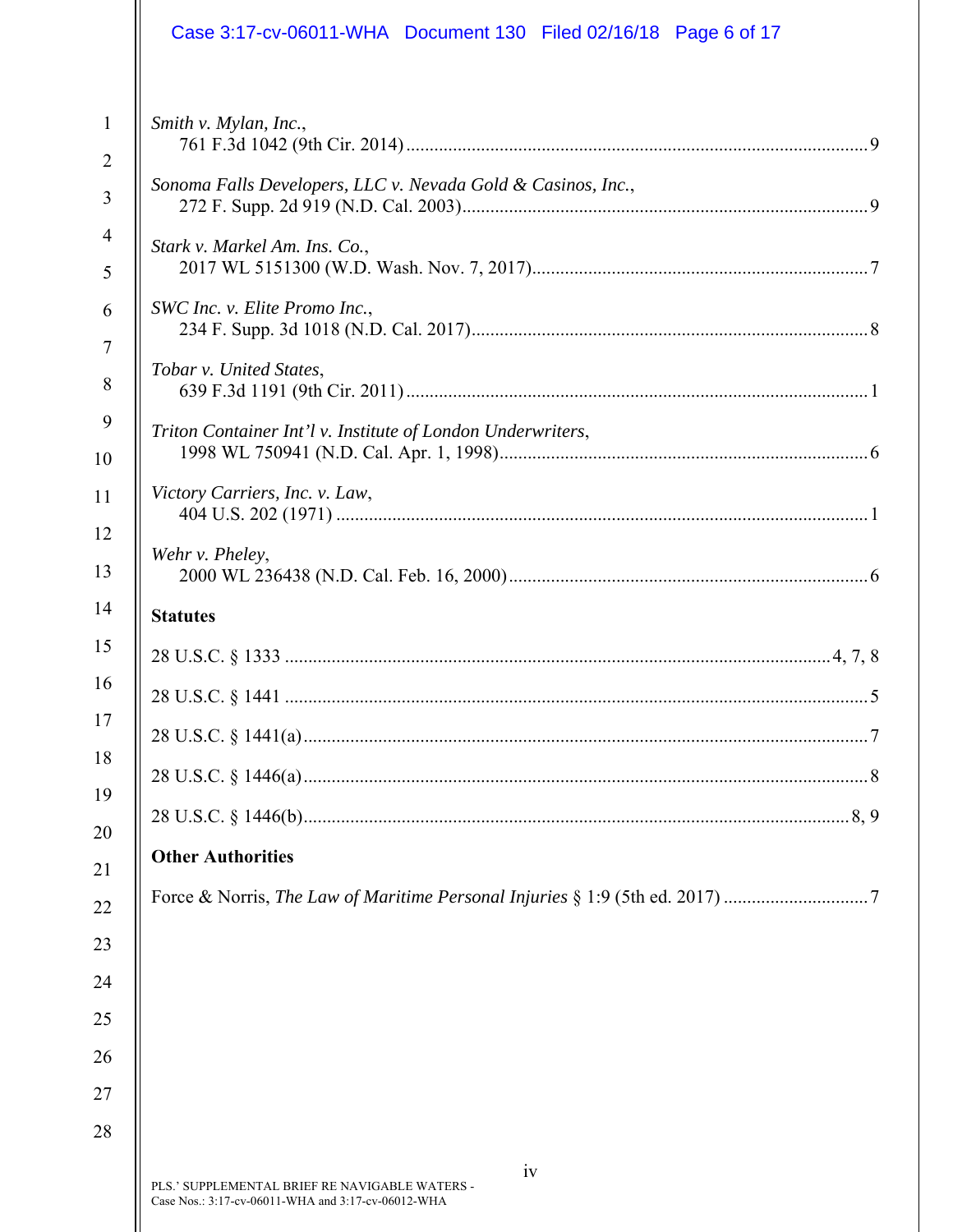**INTRODUCTION** 

# The Court requested that each side address "the 'navigable waters of the United States' as that concept relates to the removal jurisdiction issue in this case." *See* ECF No. 128 in Case No. 3:17-cv-06011-WHA. Plaintiffs understand the Court's Order to refer to admiralty jurisdiction. As set forth below, the People's claims do not arise in admiralty. Even if they did arise in admiralty, these would be *in personam* cases properly brought and kept in state court rather than *in rem* cases where federal courts have exclusive jurisdiction. Finally, defendants waived admiralty jurisdiction by failing to invoke it in their notices of removal.

#### **ARGUMENT**

10

11

12

13

14

15

16

1

2

3

4

5

6

7

8

9

# **I. The People's Claims Do Not Arise in Admiralty.**

A claim arises in admiralty only if three conditions are met. "The relevant tort or harm must have (1) taken place on navigable water (or a vessel on navigable water having caused an injury on land), (2) a potentially disruptive impact on maritime commerce, and (3) a substantial relationship to traditional maritime activity." *Ali v. Rogers*, 780 F.3d 1229, 1235 (9th Cir. 2015) (quotation marks omitted); *see also Jerome B. Grubart, Inc. v. Great Lakes Dredge & Dock Co.*, 513 U.S. 527, 534 (1995).

17

18

19

20

21

22

23

24

25

26

#### **A. No Tort or Harm Has Taken Place on Navigable Water, and No Vessel on Navigable Water Has Caused an Injury on Land.**

The first condition of admiralty jurisdiction, *i.e.*, the "locality requirement," has not been met. The relevant situs for determining admiralty jurisdiction in tort cases is "the place where the injury occurs." *Tobar v. United States*, 639 F.3d 1191, 1197 (9th Cir. 2011) (internal quotation marks omitted). And navigable waters include all places within the "ebb and flow of the tides," *Complaint of Paradise Holdings, Inc.*, 795 F.2d 756, 759 (9th Cir. 1986), with the "gangplank" serving as the "rough dividing line between the state and maritime regimes." *Victory Carriers, Inc. v. Law*, 404 U.S. 202, 206–07 (1971); *see also Ferguson v. Horizon Lines, LLC*, 602 F. App'x 664, 665 (9th Cir. 2015) (assault "at an entry gate facility at the Port of Oakland" did not have maritime situs). The classic maritime situs is the ship situated on navigable waters.

28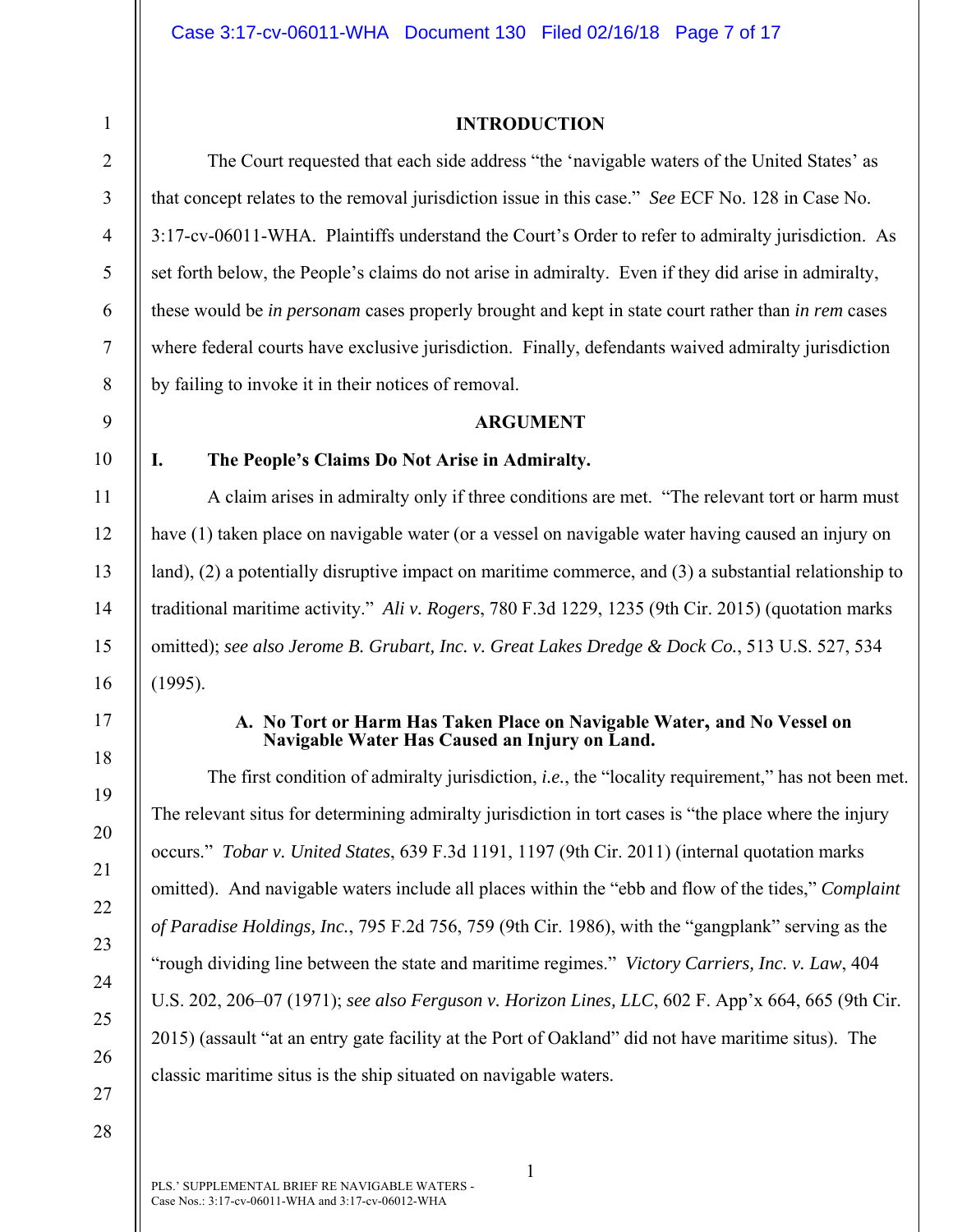## Case 3:17-cv-06011-WHA Document 130 Filed 02/16/18 Page 8 of 17

6

7

8

9

10

11

12

13

14

15

16

17

18

19

20

21

22

23

24

25

26

1

Here, the People allege injuries on lands threatened by extraordinary flooding and sea level rise caused by global warming. These low-lying lands are not "navigable waters" because dry land that could be inundated by unprecedented flooding is, by definition, far removed from the "gangplank" and the normal "ebb and flow of the tides." Although there are cases where admiralty jurisdiction has been extended to shallow seawater where shipping is prohibited or unwise, *see Paradise Holdings*, 795 F.2d at 759 (accident where boat drifted into shallow swimming area), the People are unaware of any case where admiralty jurisdiction has been extended so far beyond any ordinary understanding of "navigability"—*i.e.*, to land above the high water mark, land that might be a street or someone's living room. Moreover, to the extent that sea level rise threatens to increase the high water mark in the coming decades, that is harm that the People seek to abate by building seawalls and other infrastructure (on land) to protect property from the rising waters.

The most similar case the People have identified is *In re Katrina Canal Breaches Litigation*, 324 F. App'x 370 (5th Cir. 2009), which implicitly rejects the idea that areas flooded by an extraordinary storm are transformed into navigable waters for purposes of admiralty jurisdiction. The Fifth Circuit assumed without deciding that tortious activity associated with flooding from Hurricane Katrina occurred on navigable waters, because the canal where defendants tortiously maintained the levee was arguably "navigable water." *Id.* at 374. But there was no contention in *Katrina* that the storm surge converted New Orleans itself into "navigable waters." *See also Jerome B. Grubart*, 513 U.S. at 535 (similar: tunnel flooded by nearby navigable waters was treated as "land"; tort had marine situs exclusively because this flooding was caused by vessel on navigable waters). Simply put, the Embarcadero and Jack London Square may be gravely threatened by global warming, but they are not and hopefully never will be "navigable waters of the United States."

Moreover, there is no plausible argument that any aspect of the People's cases is related to any *vessel* on navigable waters. *Cf. Rodrigue v. Aetna Cas. & Sur. Co.*, 395 U.S. 352, 360 (1969) (drilling platforms are not vessels, and not within admiralty jurisdiction). The locality requirement has not been met and, on this ground alone, there is no admiralty jurisdiction.

27 28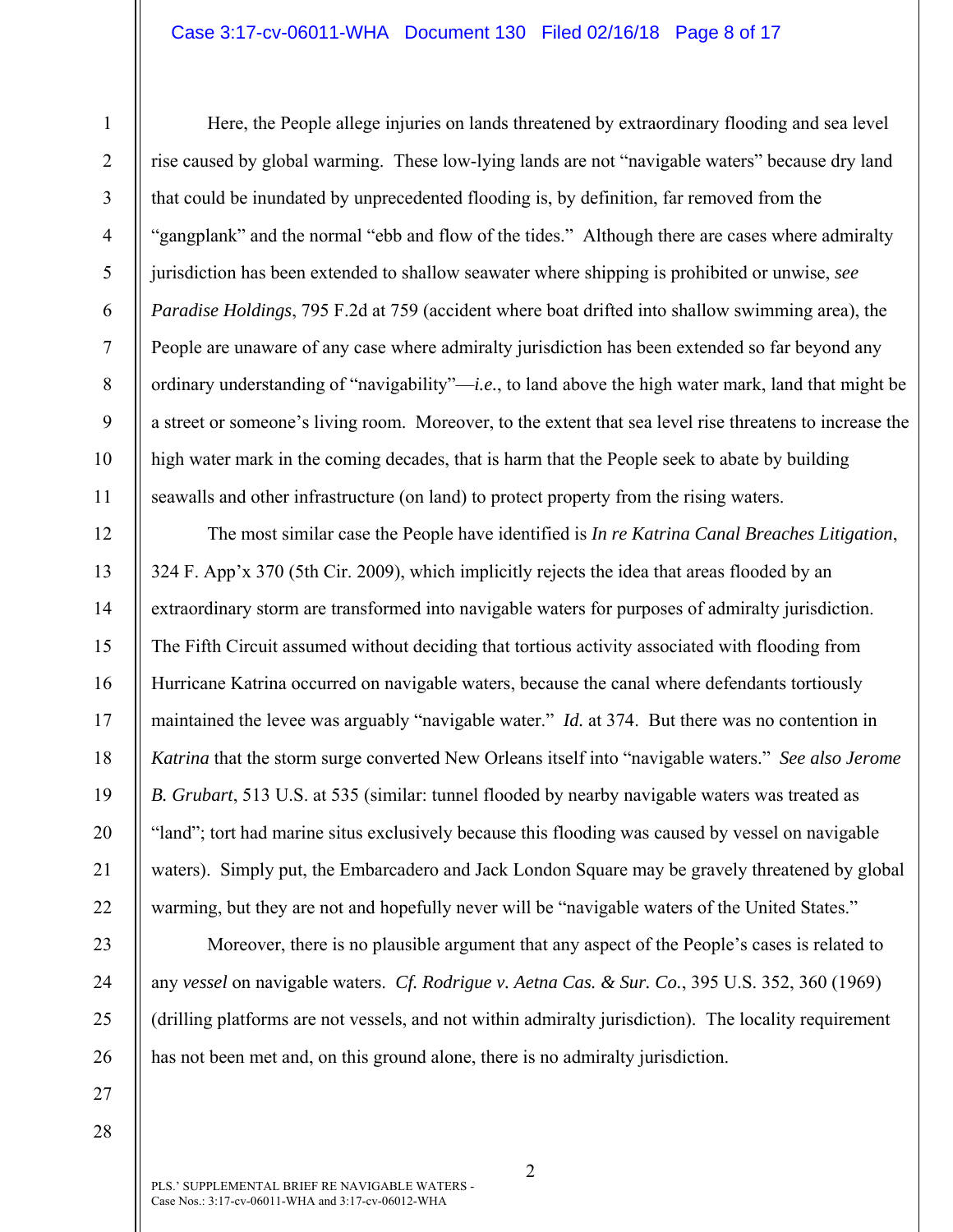2 3

4

5

6

7

8

9

10

11

12

13

14

15

16

17

18

19

20

21

1

**B. The Claims Bear No Substantial Relationship to Traditional Maritime Activity.** 

The third condition, *i.e.*, the "nexus requirement," also has not been met. Defendants' tortious activity does not bear a "substantial relationship to traditional maritime activity." The inquiry is "whether a tortfeasor's activity … on navigable waters is so closely related to activity traditionally subject to admiralty law that the reasons for applying special admiralty rules would apply in the suit at hand." *Jerome B. Grubart*, 513 U.S. at 539–40. For example, "[n]avigation of boats in navigable waters" is a traditional maritime activity, and "storing them at a marina on navigable waters is close enough," but flying an airplane over the water or "swimming" is not a traditional maritime activity. *Id.* at 540. Additionally, for the tort to have a "substantial relationship" with the traditional maritime activity, this activity must be "a proximate cause of the incident." *Id.* at 541.

In *In re Katrina Canal Breaches Litig.*, the plaintiffs sought admiralty jurisdiction over their claims that defendants' negligent dredging and maintenance of levees controlling navigable waters resulted in flooding of New Orleans during Hurricane Katrina. 324 F. App'x at 372. The Fifth Circuit assumed *arguendo* the location requirement was met, but found that the tortious activity itself—the negligent maintenance of the levees—was done for local drainage purposes that "cannot be said to be so substantially related to activity traditionally subject to admiralty law that imposing admiralty jurisdiction would be warranted." *Id.* at 380 (internal quotation marks and brackets omitted). The fact that the dredging was done with the ancillary purpose of improving navigation on navigable waters was insufficient to convert the activity to traditional maritime activity where the primary purpose was local flood control.

22 23 24 25 26 27 28 Here, the tortious activity is defendants' promotion and production of fossil fuels at massive, dangerous levels. These activities bear no relationship—much less a substantial relationship—to traditional maritime activities. The only tortious activity in these actions that is even plausibly related to a traditional maritime activity is defendants' production of some fossil fuels on offshore rigs. But this production is not a "traditional maritime activity." Rather, it is an activity that can and does occur everywhere, on land as well as water. *See Exec. Jet Aviation v. City of Cleveland*, 409 U.S. 249, 252 (1972) (rejecting admiralty jurisdiction over airplane crash at sea, because situs of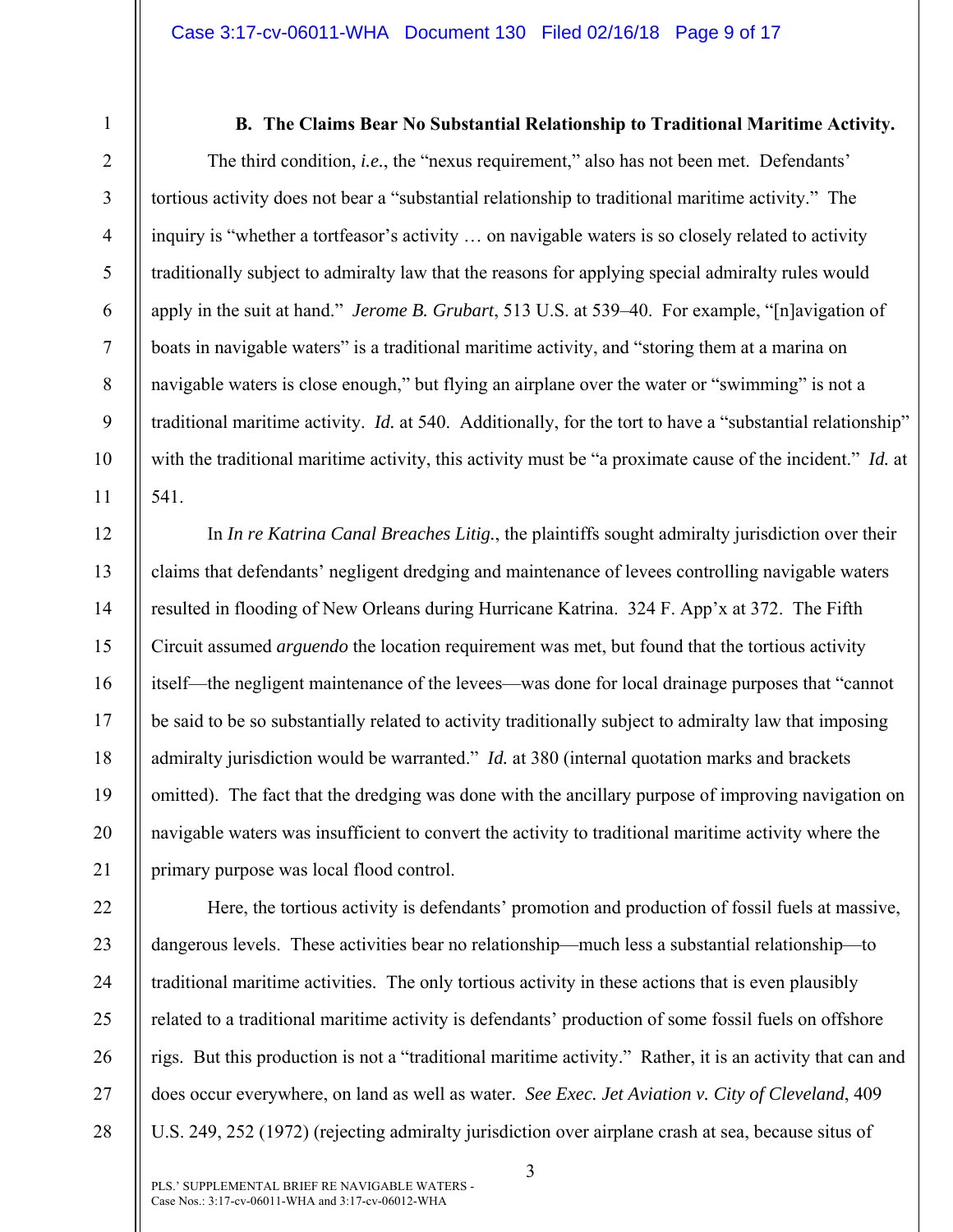crash was "fortuitous"); *Hufnagel v. Omega Serv. Indus., Inc.*, 182 F.3d 340, 352 (5th Cir. 1999) ("Construction work on fixed offshore platforms bears no significant relation to traditional maritime activity.").

Moreover, even if this activity were a "traditional maritime activity," it is not a proximate cause of the People's injuries. Defendants' overall fossil fuel production occurs predominantly *outside* navigable waters, as does *all* of their promotion of fossil fuels—an activity over and above production that is essential to proving their liability for public nuisance. *See* Defs. Remand Opp., ECF No. 92, at 30:6-7 & n.22 (production on U.S. Outer Continental Shelf has been at most less than one-third of domestic production "in some years"); *People v. Conagra Grocery Prod. Co.*, 227 Cal. Rptr. 3d 499, 529 (6th Dist. 2017) (improper promotion in public nuisance case), *reh'g denied* (Dec. 6, 2017), *review denied* (Feb. 14, 2018). At bottom, defendants' tortious activity is their production and promotion of fossil fuels in massive, dangerous quantities. These are fundamentally land-based activities that do "not require the special expertise of a court in admiralty as to navigation or waterbased commerce." *Myhran v. Johns-Manville Corp.*, 741 F.2d 1119, 1122 (9th Cir. 1984); *In re Katrina*, 324 F. App'x at 380 (similar).

There is no substantial connection between the defendants' creation of a public nuisance and any traditional maritime activity. For this reason, and because the tort did not occur on navigable waters, there is no admiralty jurisdiction.

19

1

2

3

4

5

6

7

8

9

10

11

12

13

14

15

16

17

18

20

21

22

23

24

25

26

# **II. Admiralty Jurisdiction Is Not a Basis for Removal.**

Even if these cases arose in admiralty, which they do not, there would still be no basis for removal. The admiralty jurisdiction statute, 28 U.S.C. § 1333 (2018), provides that "district courts shall have original jurisdiction, exclusive of the courts of the States, of . . . any civil case of admiralty or maritime jurisdiction, *saving to suitors in all cases all other remedies to which they are otherwise entitled*" (emphasis added). This "saving to suitors" clause prohibits removal of all cases over which there is concurrent (as opposed to exclusive) admiralty jurisdiction in the state courts – which is to say that it prohibits removal of all *in personam* actions in admiralty, as described below.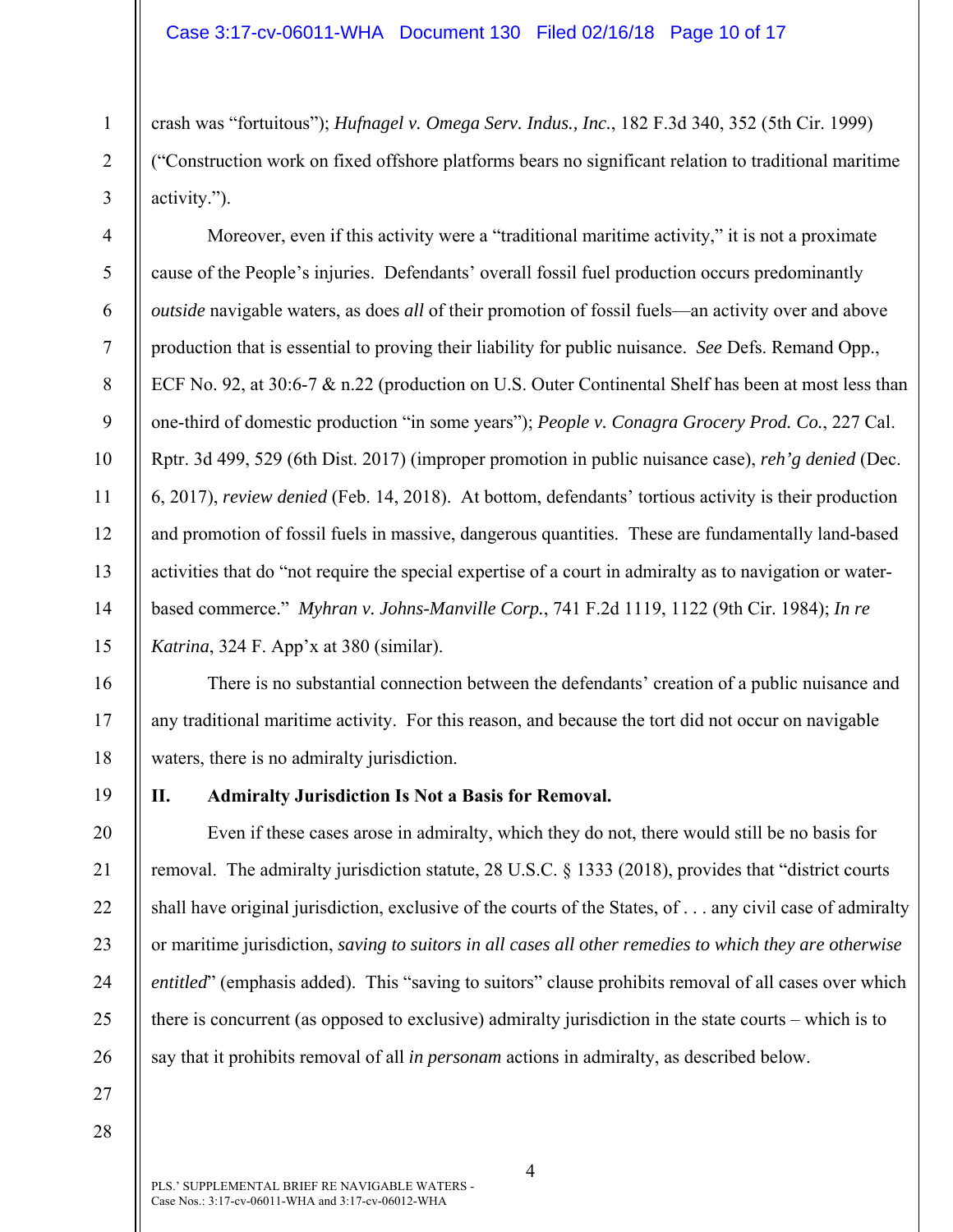# **A.** *Exclusive* **Federal Jurisdiction Is Limited to Admiralty Cases** *In Rem***.**

There is exclusive federal admiralty jurisdiction "only as to those maritime causes of action begun and carried on as proceedings in rem, that is, where a vessel or thing is itself treated as the offender and made the defendant by name or description in order to enforce a lien. It is this kind of in rem proceeding which state courts cannot entertain." *Madruga v. Superior Court of State of Cal. in & for San Diego Cnty*., 346 U.S. 556, 560 (1954); *see also Am. Dredging Co. v. Miller*, 510 U.S. 443, 446–47 (1994) ("An *in rem* suit against a vessel is . . . distinctively an admiralty proceeding, and is hence within the exclusive province of the federal courts.").

Here, there is no plausible basis to characterize the People's claims as *in rem* proceedings. The People do not treat vessels or things as offenders or defendants. Rather, the People contend that defendants—the five largest investor-owned fossil fuel corporations in the world (as measured by their production)—are violating California's public nuisance law. Thus, even if these cases arose in admiralty, there would be no exclusive federal jurisdiction.

14

15

16

17

18

19

20

21

22

23

24

25

26

27

28

1

2

3

4

5

6

7

8

9

10

11

12

13

# **B. There Is No Right to Remove** *In Personam* **Admiralty Cases, Which Are Subject to Concurrent Jurisdiction.**

For *in personam* cases like the People's, the "saving to suitors" clause "leave[s] state courts competent to adjudicate maritime causes of action in proceedings in personam, that is, where the defendant is a person, not a ship or some other instrument of navigation." *Madruga*, 346 U.S. at 560–61 (internal quotation marks omitted). "Therefore, a plaintiff with in personam maritime claims has three choices: He may file suit in federal court under the federal court's admiralty jurisdiction, in federal court under diversity jurisdiction if the parties are diverse and the amount in controversy is satisfied, or in state court." *Ghotra by Ghotra v. Bandila Shipping, Inc*., 113 F.3d 1050, 1054 (9th Cir. 1997).

Here, the People exercised their choice to file these claims in state court, and it is well established that this is a genuine choice. Federal courts have held that the "saving to suitors" language in section 1333(1) forbids removal of all *in personam* admiralty and maritime claims, except where there is some other basis for jurisdiction. For example, the Ninth Circuit has noted "that saving clause claims brought in state court are not removable under 28 U.S.C. § 1441 absent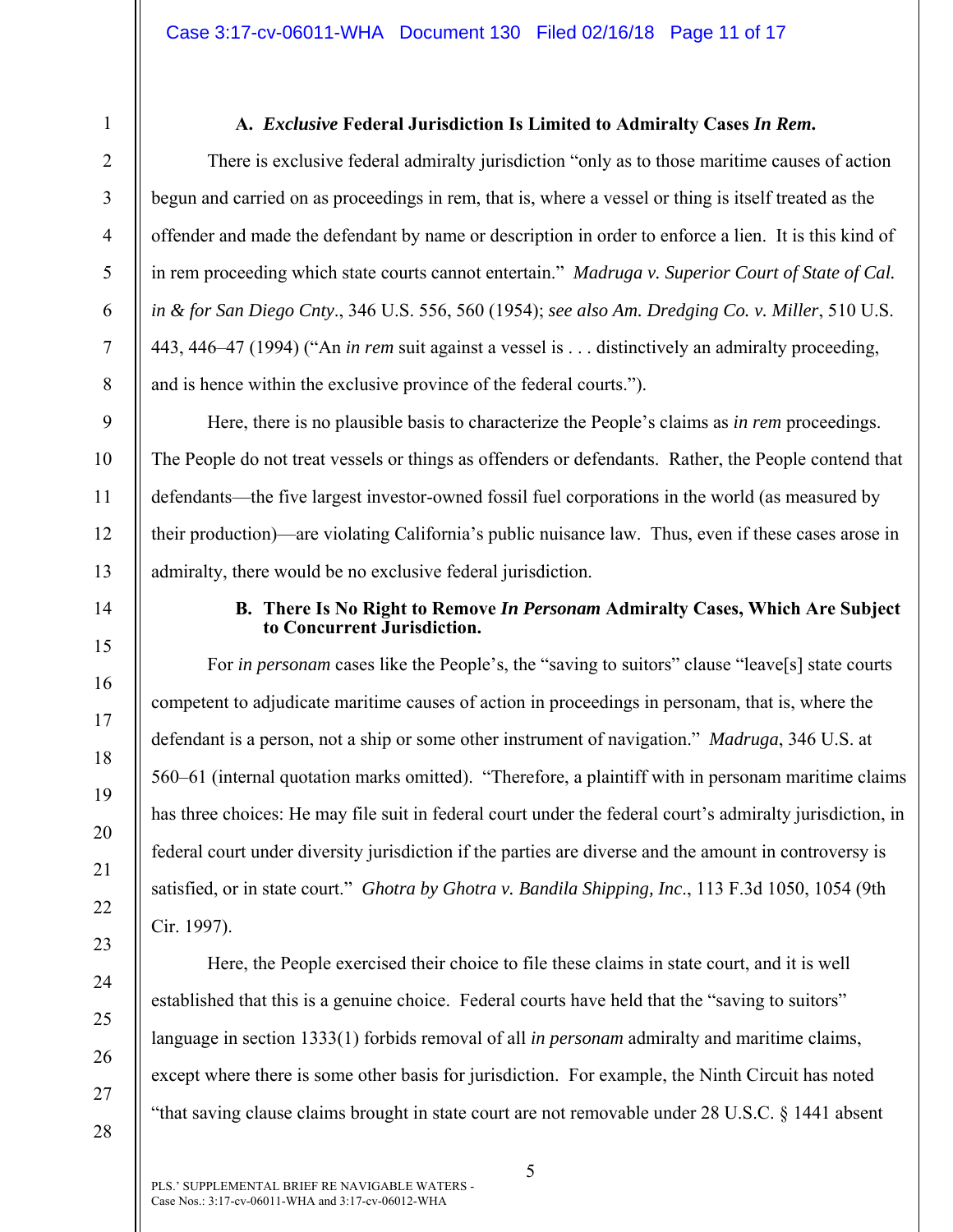## Case 3:17-cv-06011-WHA Document 130 Filed 02/16/18 Page 12 of 17

1

2

3

4

5

6

7

8

9

10

11

12

13

14

15

16

17

18

19

20

21

some other jurisdictional basis, such as diversity or federal question jurisdiction." *Morris v. Princess Cruises, Inc*., 236 F.3d 1061, 1069 (9th Cir. 2001) (citing *Romero v. Int'l Terminal Operating Co*., 358 U.S. 354, 371 (1959); *Alleman v. Bunge Corp*., 756 F.2d 344, 345-46 (5th Cir. 1984)). This rule has been well established in the federal courts at least since *Romero*, which emphasized that the "saving to suitors" clause was intended to preserve state courts' concurrent jurisdiction over *in personam* admiralty matters, and to preserve plaintiffs' "historic option" to choose a state forum in such cases, without being subject to removal. 358 U.S. at 371-72.

And this rule has been applied to reject admiralty-based removal in decisions by the Northern District of California, apparently without exception. *See GlobalSantaFe Drilling Co. v. Ins. Co. of State of Pa.*, 2006 WL 13090, at \*3-4 (N.D. Cal. Jan. 3, 2006); *Little v. RMC Pac. Materials, Inc.*, 2005 WL 5095265, at \*2 (N.D. Cal. July 11, 2005); *Wehr v. Pheley*, 2000 WL 236438, at \*2 (N.D. Cal. Feb. 16, 2000) ("Unlike a cause of action that arises under federal law, an admiralty case that was properly filed in state court cannot be removed unless admiralty jurisdiction is exclusive.") (internal quotation marks omitted); *Triton Container Int'l v. Institute of London Underwriters,* 1998 WL 750941, at \*3-4 (N.D. Cal. Apr. 1, 1998).

The application of this rule to the People's lawsuits is straightforward. The People have filed state-law statutory claims in state court, and section 1333(1) "saves" to the People their option to select this forum, and forbids using admiralty jurisdiction as a basis of removal. This blackletter rule is presumably why defendants, despite asserting seven highly creative bases for federal jurisdiction in their exceptionally detailed notice of removal, decided not to make admiralty jurisdiction an eighth.

22 23 24 25 26 27 28 In 2011, Congress revised section 1441(b) to clarify that complete diversity is required only where diversity jurisdiction is the basis of removal. A handful of district courts in the Fifth Circuit have held that this change authorizes admiralty-based removal of *in personam* claims filed in state court. *See, e.g.*, *Ryan v. Hercules Offshore*, 945 F. Supp. 2d 772, 778 (S.D. Tex. 2013); *see also Lu Junhong v. Boeing Co.*, 792 F.3d 805, 817–18 (7th Cir. 2015) (not reaching the issue because the plaintiffs did not raise the savings clause). But the vast majority of courts to consider the question have concluded that this change has no bearing on the non-removability of *in personam* admiralty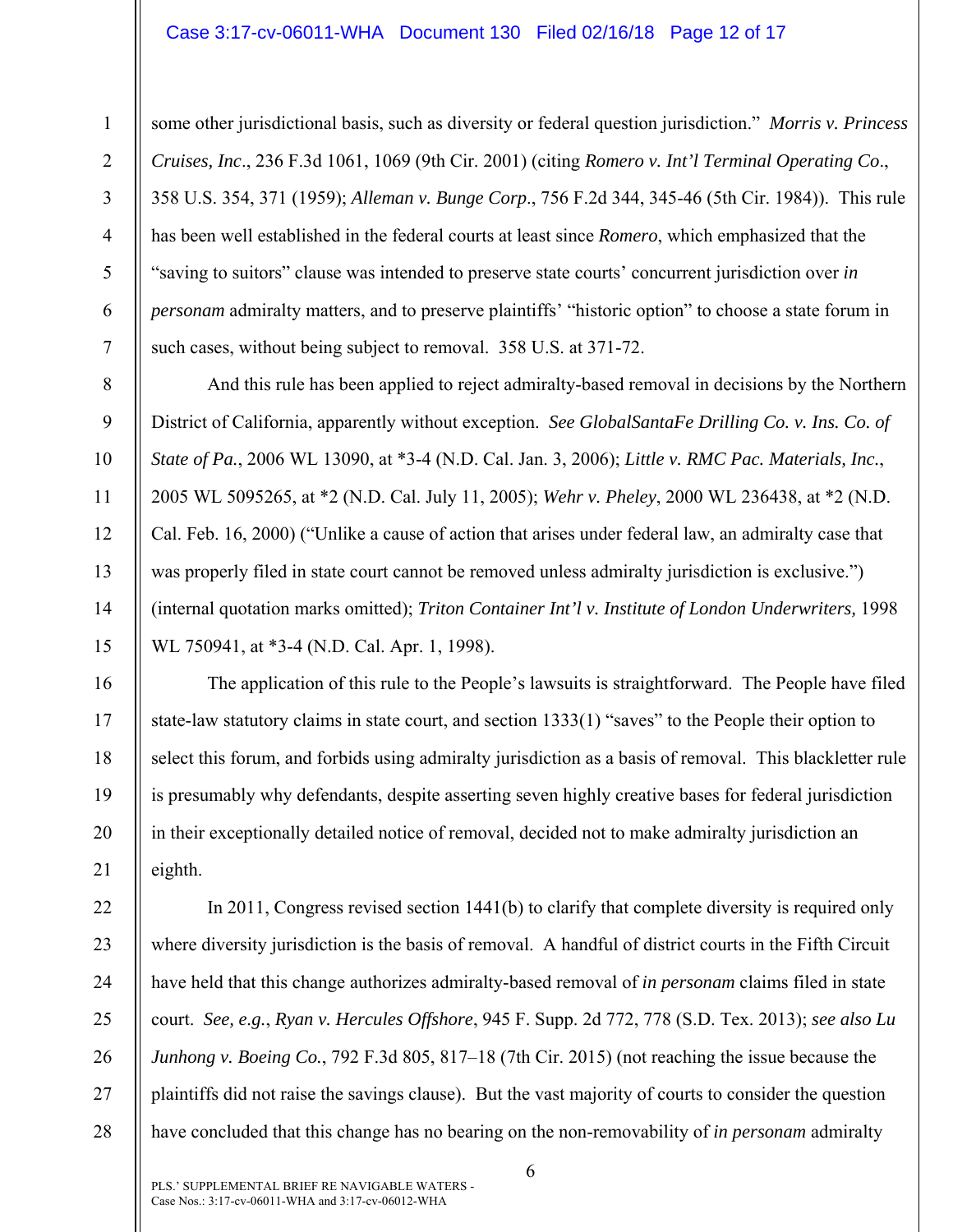## Case 3:17-cv-06011-WHA Document 130 Filed 02/16/18 Page 13 of 17

1

2

3

4

5

6

7

8

cases. *See Langlois v. Kirby Inland Marine, LP*, 139 F. Supp. 3d 804, 809-10 (M.D. La. 2015) (collecting cases). For good reason: section 1441(a) continues to provide an exception precluding removal of any case over which the district courts have original jurisdiction where Congress has expressly provided otherwise. *See* 28 U.S.C. § 1441(a) ("Except as otherwise expressly provided by Act of Congress . . . ."). And under *Romero* the savings clause of section 1333(1) is just such an exception, since "it was the unquestioned aim of the saving clause of 1789 to preserve" concurrent state court jurisdiction over admiralty matters, as well as the "historic option of a maritime suitor pursuing a common-law remedy to select his forum." 358 U.S. at 371-72.

9 10 11 12 13 14 15 16 17 18 19 20 21 22 23 24 25 26 27 28 The majority rule holding that the 2011 amendments did not alter the non-removability of *in personam* admiralty cases includes, as far as the People are aware, every court in the Ninth Circuit that has considered the question. *See, e.g., Moreno v. Ross Island Sand & Gravel Co.*, 2015 WL 5604443, at \*19 n.13 (E.D. Cal. Sept. 23, 2015) ("District courts in this circuit agree with this majority view" that maritime cases are not removable); *see also Stark v. Markel Am. Ins. Co.*, 2017 WL 5151300, at \*3 (W.D. Wash. Nov. 7, 2017); *Coronel v. AK Victory*, 1 F. Supp. 3d 1175 (W.D. Wash. 2014); *Bartman v. Burrece*, 2014 WL 4096226, at \*3 (D. Alaska Aug. 18, 2014); *accord Forde v. Hornblower New York, LLC*, 243 F. Supp. 3d 461, 468 (S.D.N.Y. 2017) ("Because Defendants' argument for removal contradicts the saving to suitors clause, as interpreted by the Supreme Court and Second Circuit, the Court cannot conclude that jurisdiction exists in this case even given the 2011 amendment to § 1441."); *Glazer v. Honeywell Int'l Inc.*, 2017 WL 1943953, at \*6 (D.N.J. May 10, 2017) ("The Court therefore concludes that the amendment to Section 1441(b) did not disturb the settled principle that Section 1331(1)'s savings-to-suitors clause allows a plaintiff to prevent removal where the only basis for federal jurisdiction is admiralty."); *Brown v. Porter*, 149 F. Supp. 3d 963 (N.D. Ill. 2016) (rejecting admiralty-based removal, and pointing out that Seventh Circuit's decision in *Lu Junhong* did not decide the issue). This is consistent with the view of distinguished admiralty commentators, who regard the minority view as an "error." *See, e.g.*, Force & Norris, *The Law of Maritime Personal Injuries* § 1:9 (5th ed. 2017) ("The vast majority of courts have concluded that amendments to the Removal statute have not changed the rule that cases that are solely within 28 U.S.C.A. § 1333 are not removable ... It is submitted that these [minority view]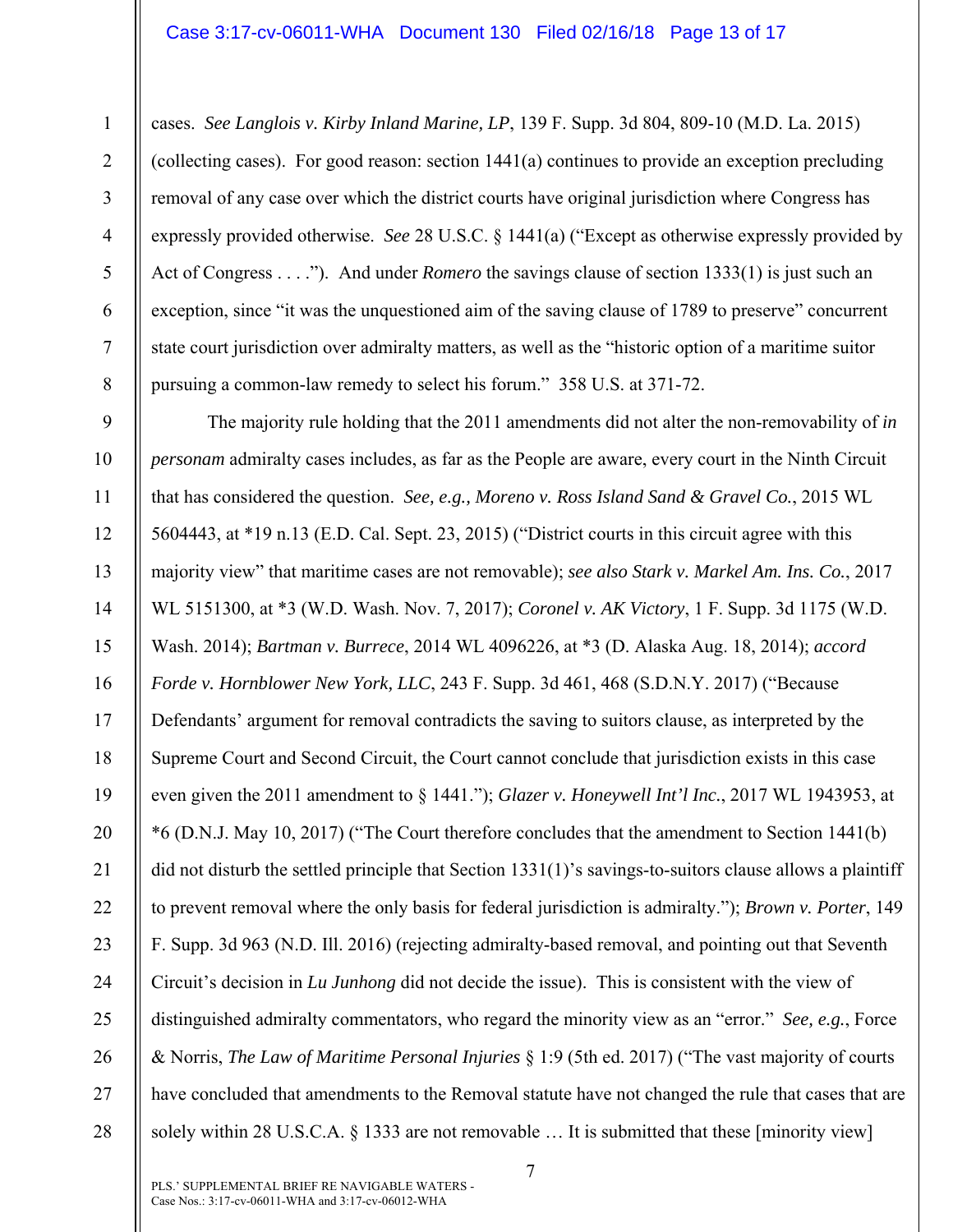## Case 3:17-cv-06011-WHA Document 130 Filed 02/16/18 Page 14 of 17

decisions may be in error."). In fact, the district judge who decided *Ryan*, the leading case for the minority view, has now become persuaded that he was wrong, and has held that maritime cases cannot be removed to federal court. *See Sanders v. Cambrian Consultants*, 132 F. Supp. 3d 853, 858 (S.D. Tex. 2015).

The foregoing authorities establish that admiralty removal is improper. As the Ninth Circuit has emphasized, "[f]ederal jurisdiction must be rejected if there is any doubt as to the right of removal in the first instance." *Gaus v. Miles*, Inc., 980 F.2d 564, 566 (9th Cir. 1992). In fact, in this case, where the People have filed a *parens patriae* case in their own courts, there must be a "clear rule" that "demands" removal. *Nevada v. Bank of Am. Corp.*, 672 F.3d 661, 676 (9th Cir. 2012). Defendants cannot meet this high standard.

1

2

3

4

5

6

7

8

9

10

11

12

13

14

15

16

17

18

19

20

**III. Defendants Waived Admiralty Jurisdiction as a Basis for Removal Jurisdiction.** 

Even if these were admiralty cases, and even if there were an appropriate basis to remove them, defendants have waived their right to seek removal at this time. A defendant seeking to remove a case to federal court must do so within thirty days of being served with the complaint. *ARCO Envtl. Remediation, L.L.C. v. Dep't of Health & Envtl. Quality of Montana*, 213 F.3d 1108, 1117 (9th Cir. 2000); 28 U.S.C. § 1446(b). The notice of removal must contain a "statement of the grounds for removal." 28 U.S.C. § 1446(a). On October 20, 2017, Defendants filed their notices of removal (together, "NOR"). Their detailed, 32-page NOR listed seven grounds for removal but did not invoke admiralty jurisdiction as a basis for removal; it does not so much as cite 28 U.S.C. § 1333.

21 22 23 24 25 26 27 28 Defendants' failure to invoke admiralty jurisdiction in the NOR constitutes waiver. The "Notice of Removal cannot be amended to add a separate basis for removal jurisdiction after the thirty day period." *ARCO*, 213 F.3d at 1117 (quotation marks omitted); *accord O'Halloran v. Univ. of Washington*, 856 F.2d 1375, 1381 (9th Cir. 1988) (same); *SWC Inc. v. Elite Promo Inc.*, 234 F. Supp. 3d 1018, 1025 (N.D. Cal. 2017) (same). Given that defendants removed the case over three months ago, there is no dispute that the 30-day period to amend the NOR with a new ground for removal expired long ago. Courts routinely reject attempts by defendants to establish removal jurisdiction on grounds not raised in the notice of removal. *See, e.g., Marsoobian v. Transamerica*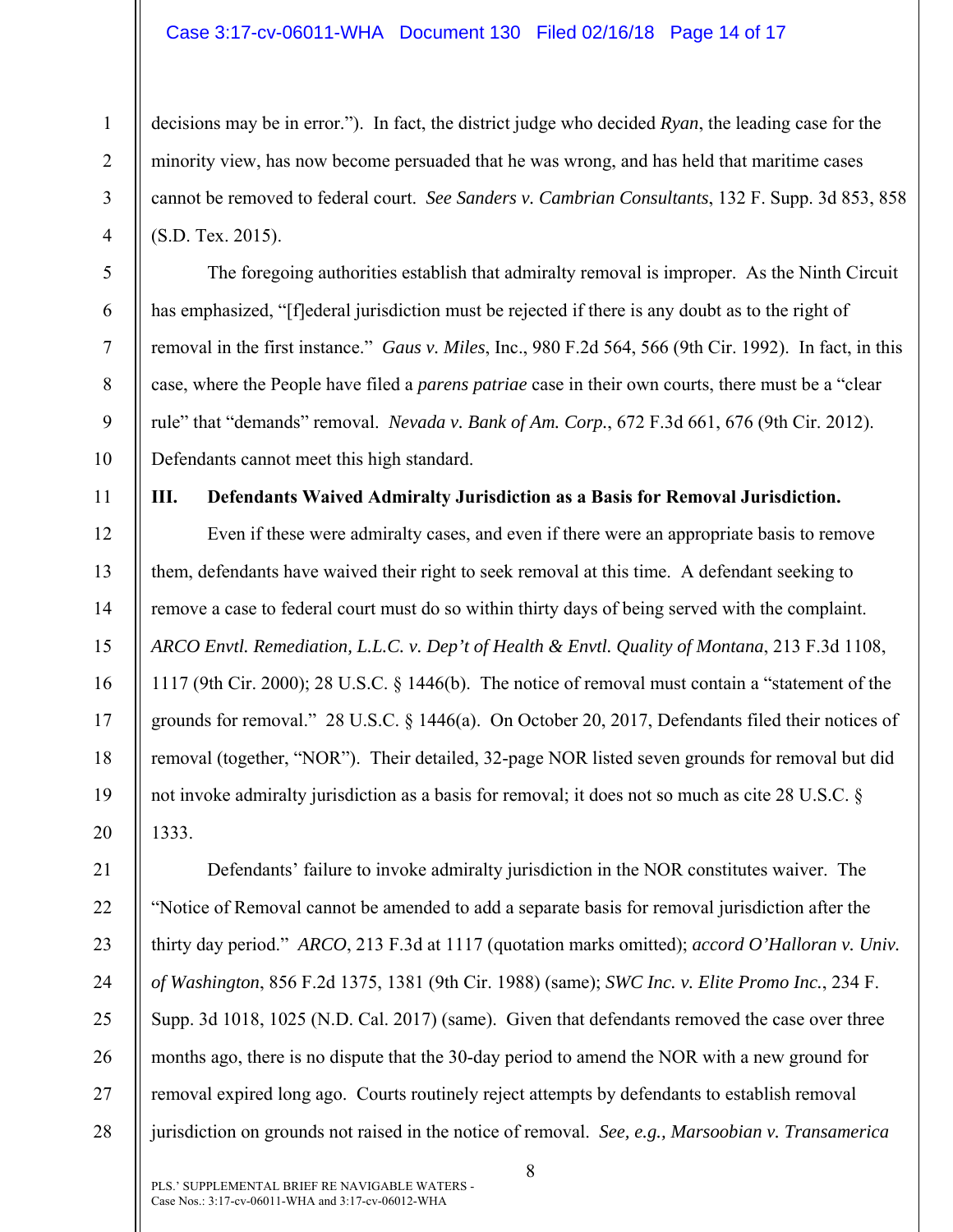9 PLS.' SUPPLEMENTAL BRIEF RE NAVIGABLE WATERS - Case Nos.: 3:17-cv-06011-WHA and 3:17-cv-06012-WHA 1 2 3 4 5 6 7 8 9 10 11 12 13 14 15 16 17 18 19 20 21 22 23 24 25 26 27 28 *Life Ins. Co.*, 2016 WL 7173737, at \*7 (E.D. Cal. Dec. 9, 2016) (remanding case: "The Court will not consider this untimely theory of jurisdiction."); *Carr v. Nat'l Ass'n of Forensic Counselors, Inc.*, 2014 WL 7384718, at \*4 (C.D. Cal. Dec. 29, 2014) (remanding case and refusing to consider "entirely new basis for removal jurisdiction" not found in notice of removal); *Rader v. Sun Life Assur. Co. of Canada*, 941 F. Supp. 2d 1191, 1196 (N.D. Cal. 2013) ("The notice of removal cannot be amended to add new bases for removal after the thirty day removal period has run, nor can a defendant present new grounds for removal for the first time in opposition to a motion for remand."); *Sonoma Falls Developers, LLC v. Nevada Gold & Casinos, Inc.*, 272 F. Supp. 2d 919, 925 (N.D. Cal. 2003) (ordering remand: "The court is unable to consider whether federal question jurisdiction might have provided a valid basis for removal because none of the defendants raised this issue in their notice of removal, which predicates removal jurisdiction solely on complete diversity."). Any attempt at this late juncture to add a new ground for removal would be outside the thirty-day time limit in 28 U.S.C. § 1446(b), which is "mandatory and a timely objection to a late petition will defeat removal." *Smith v. Mylan, Inc.*, 761 F.3d 1042, 1045 (9th Cir. 2014) (quotation omitted). Defendants have waived admiralty jurisdiction as a basis for removal. **CONCLUSION**  The People's claims do not arise in admiralty. And even if they did, the claims are *in personam*, properly brought and kept in state court. Moreover, defendants have waived their right to seek removal jurisdiction. The People's remand motion should be granted. Dated: February 16, 2018 Respectfully submitted, *\*\* /s/ Erin Bernstein* BARBARA J. PARKER (State Bar #069722) City Attorney MÁRIA BEÉ (State Bar #167716) Special Counsel ERIN BERNSTEIN (State Bar #231539) Supervising Deputy City Attorney MALIA MCPHERSON (State Bar #313918) Attorney One Frank H. Ogawa Plaza, 6th Floor Oakland, California 94612 Telephone: (510) 238-3601 Facsimile: (510) 238-6500 Email: ebernstein@oaklandcityattorney.org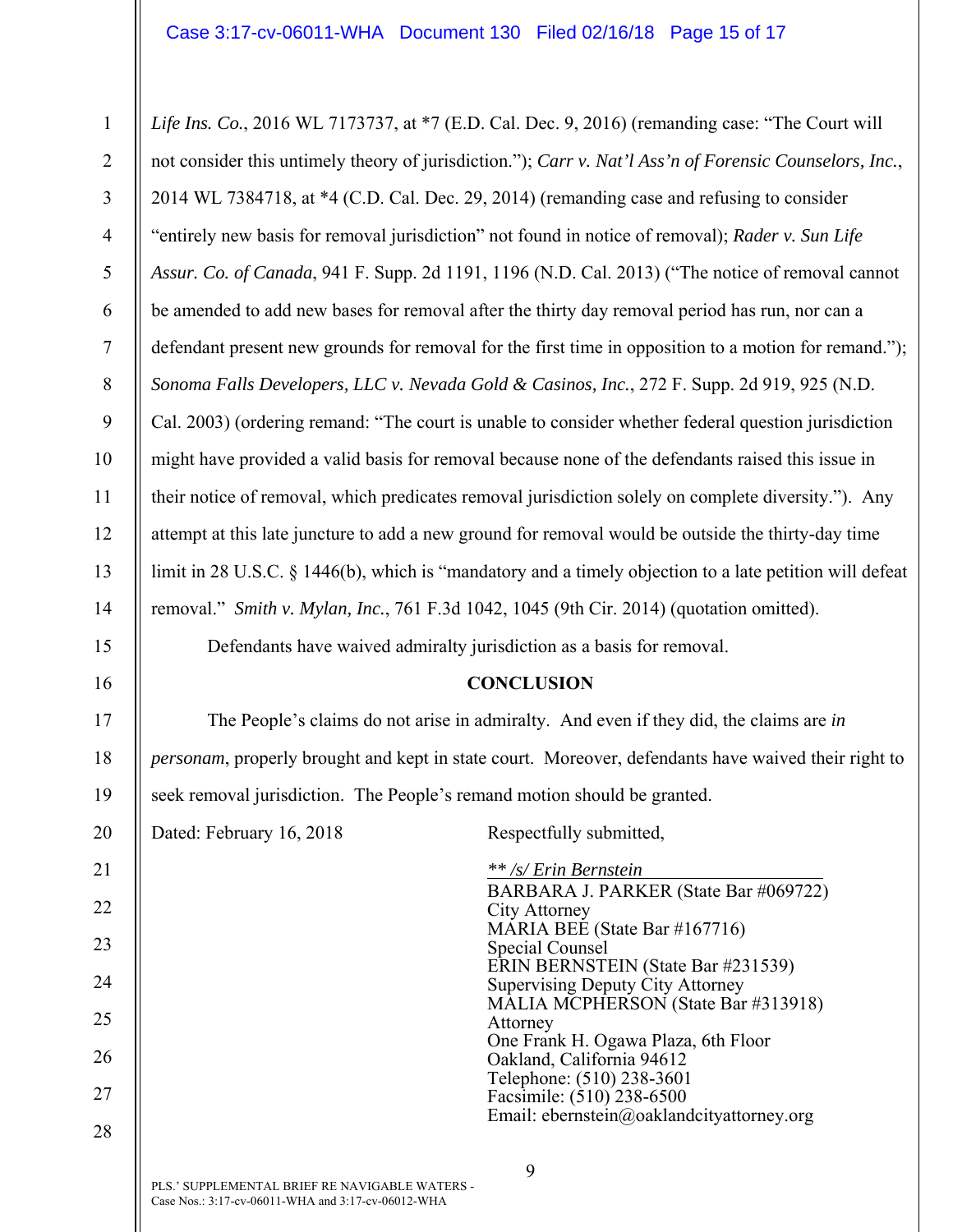| $\mathbf{1}$   |                                                                                                      | <b>Attorneys for The People</b>                                                                           |
|----------------|------------------------------------------------------------------------------------------------------|-----------------------------------------------------------------------------------------------------------|
| $\overline{2}$ |                                                                                                      | ** Pursuant to Civ. L.R. 5-1(i)(3), the electronic<br>filer has obtained approval from this signatory.    |
| 3              |                                                                                                      |                                                                                                           |
| 4              |                                                                                                      | ** /s/ Matthew D. Goldberg<br>DENNIS J. HERRERA, State Bar #139669                                        |
| 5              |                                                                                                      | City Attorney<br>RONALD P. FLYNN, State Bar #184186                                                       |
| 6              |                                                                                                      | <b>Chief Deputy City Attorney</b><br>YVONNE R. MERÉ, State Bar #173594                                    |
| 7              |                                                                                                      | Chief of Complex and Affirmative Litigation<br>ROBB W. KAPLA, State Bar #238896                           |
| 8              |                                                                                                      | Deputy City Attorney<br>MATTHEW D. GOLDBERG, State Bar #240776                                            |
| 9              |                                                                                                      | Deputy City Attorney<br>City Hall, Room 234                                                               |
| 10             |                                                                                                      | 1 Dr. Carlton B. Goodlett Place                                                                           |
|                |                                                                                                      | San Francisco, California 94102-4602<br>Telephone: (415) 554-4748                                         |
| 11             |                                                                                                      | Facsimile: (415) 554-4715<br>Email: matthew.goldberg@sfcityatty.org                                       |
| 12             |                                                                                                      |                                                                                                           |
| 13             |                                                                                                      | <b>Attorneys for The People</b>                                                                           |
| 14             |                                                                                                      | ** Pursuant to Civ. L.R. $5-1(i)(3)$ , the electronic<br>filer has obtained approval from this signatory. |
| 15             |                                                                                                      | /s/ Steve W. Berman                                                                                       |
| 16             |                                                                                                      | STEVE W. BERMAN (pro hac vice)<br>steve@hbsslaw.com                                                       |
| 17             |                                                                                                      | <b>HAGENS BERMAN SOBOL SHAPIRO LLP</b>                                                                    |
|                |                                                                                                      | 1918 Eighth Ave. Suite 3300<br>Seattle, Washington 98101                                                  |
| 18             |                                                                                                      | Telephone: (206) 623-7292<br>Facsimile: (206) 623-0594                                                    |
| 19             |                                                                                                      |                                                                                                           |
| 20             |                                                                                                      | SHANA E. SCARLETT (State Bar #217895)<br><b>HAGENS BERMAN SOBOL SHAPIRO LLP</b>                           |
| 21             |                                                                                                      | 715 Hearst Avenue, Suite 202<br>Berkeley, California 94710                                                |
| 22             |                                                                                                      | Telephone: (510) 725-3000                                                                                 |
|                |                                                                                                      | Facsimile: (510) 725-3001                                                                                 |
| 23             |                                                                                                      | MATTHEW F. PAWA (pro hac vice)<br>mattp@hbsslaw.com                                                       |
| 24             |                                                                                                      | BENJAMIN A. KRASS (pro hac vice)                                                                          |
| 25             |                                                                                                      | benk@hbsslaw.com<br><b>HAGENS BERMAN SOBOL SHAPIRO LLP</b>                                                |
| 26             |                                                                                                      | 1280 Centre Street, Suite 230<br>Newton Centre, Massachusetts 02459                                       |
| 27             |                                                                                                      | Telephone: (617) 641-9550<br>Facsimile: (617) 641-9551                                                    |
| 28             |                                                                                                      | Of Counsel Attorneys for The People                                                                       |
|                |                                                                                                      | 10                                                                                                        |
|                | PLS.' SUPPLEMENTAL BRIEF RE NAVIGABLE WATERS -<br>Case Nos.: 3:17-cv-06011-WHA and 3:17-cv-06012-WHA |                                                                                                           |